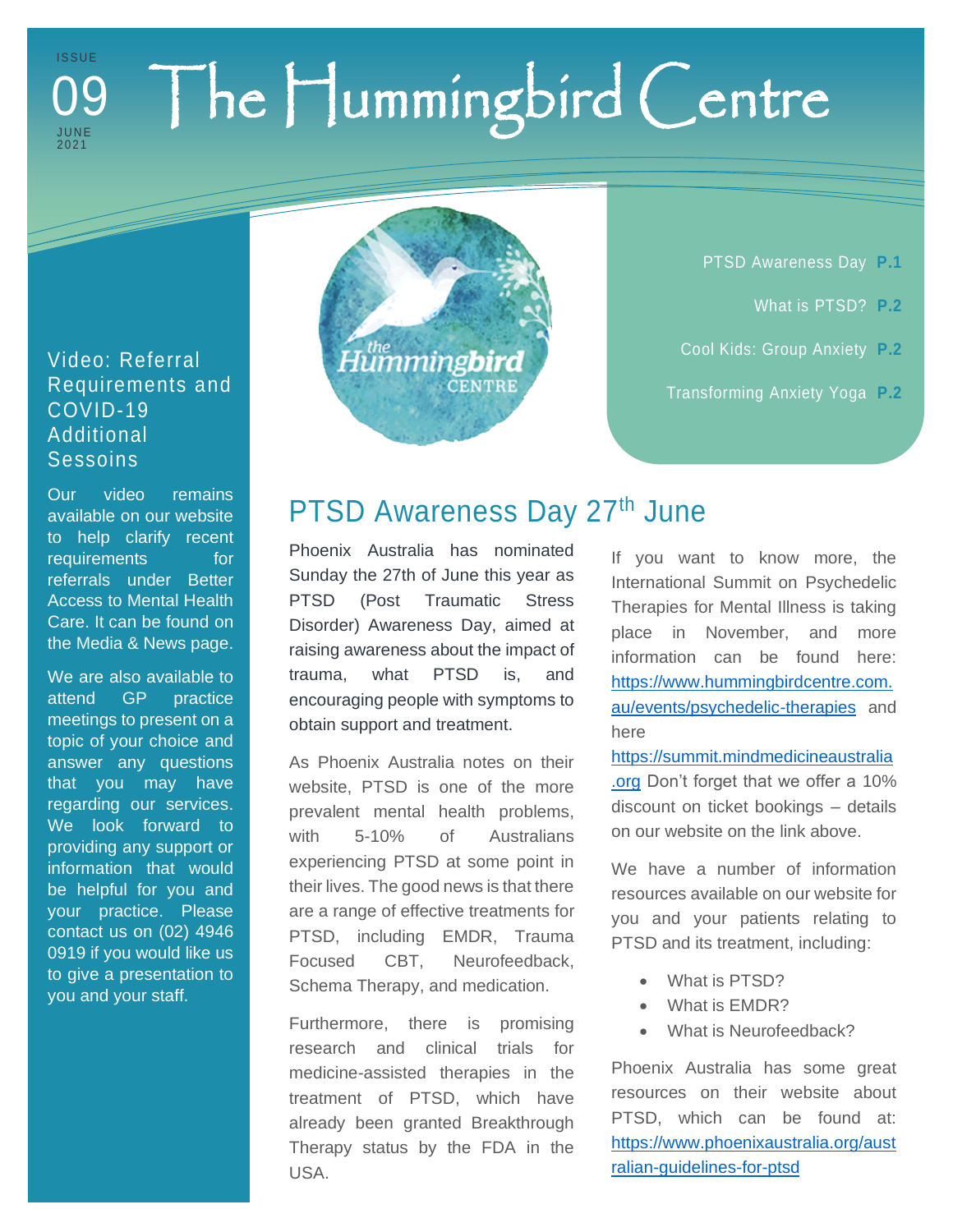

### What is PTSD?

Post traumatic stress disorder (PTSD) can occur through personally experiencing or witnessing traumatic events, learning about such events happening to someone close to you, or repeated or extreme exposure to distressing details of traumatic events. These events can include exposure to experiences such things as death or threats of death, serious injury, violence, abuse, or distressing details of traumatic events.

### Psychological Treatments for PTSD

There are a number of effective therapies available to treat PTSD, including Eye Movement Desensitisation and Reprocessing (EMDR), Trauma Focused Cognitive Behaviour Therapy (TF-CBT), Cognitive Processing Therapy (CPT), and Neurofeedback.

### Group Programs for Anxiety

Cool Kids is commencing Monday 12<sup>th</sup> July in Term 3. The Cool Kids program is a 10 session Cognitive Behaviour based therapy group which specifically targets children aged 8 years to 12 years who meet criteria for an Anxiety Disorder or who have high levels of anxious symptoms. Parents and children attend these groups weekly.

Children can receive Medicare rebates from their Mental Health Care Plan (item 80120), which does not take way from their indivudual 20 counselling rebates.